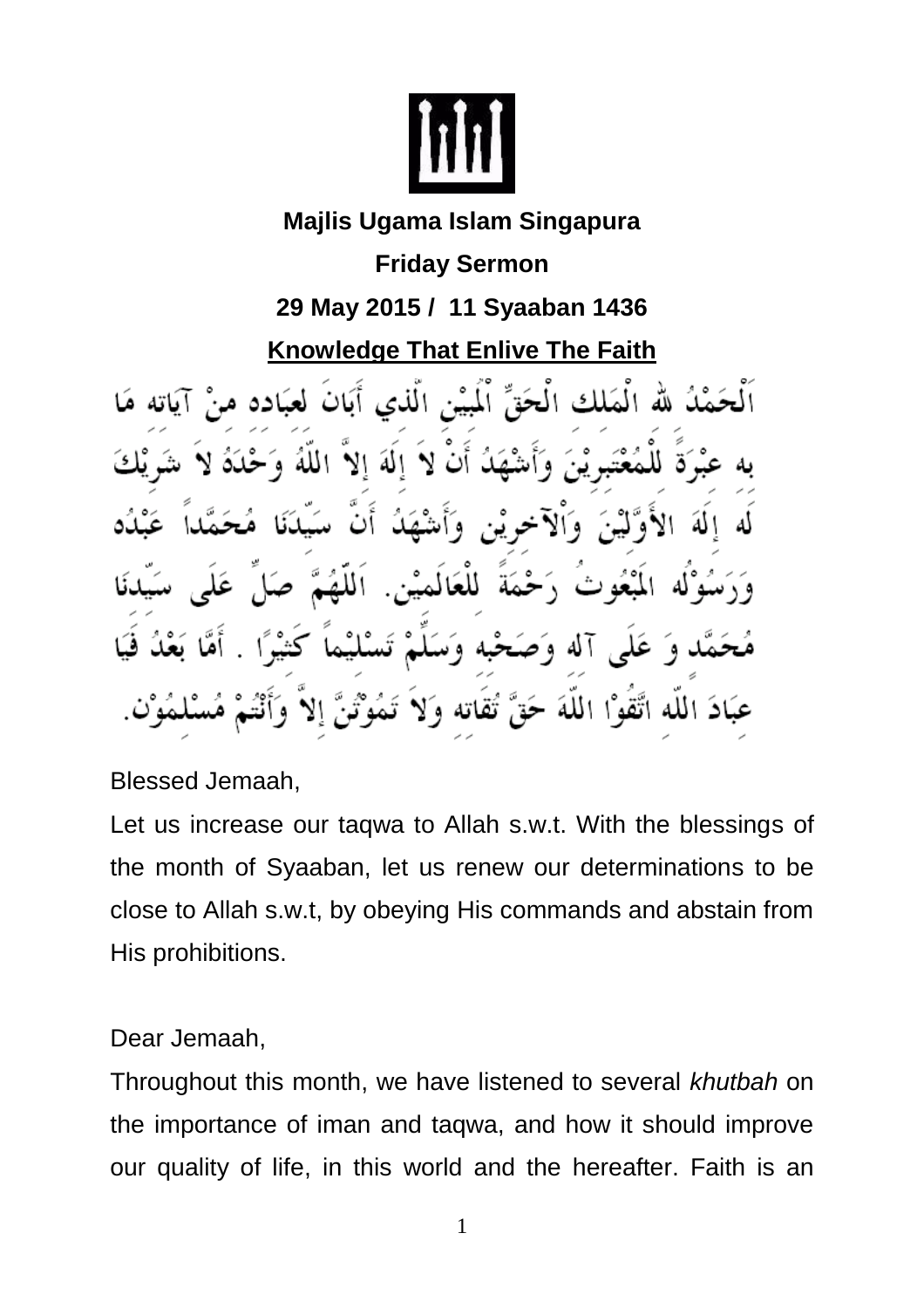entity that can fade and disappear if we do not make efforts for it to be renewed and to be strengthened.

In reference to a hadith of Nabi s.a.w. which means: *"Faith wears out in the heart of any one of you just as clothes wear out, so ask Allah to renew the faith in your hearts"* [Hadith reported by Al-Hakim and At-Thabrani]

Therefore my dear brothers, we should constantly monitor our state of iman in our hearts. Contemplate, what will increase our faith, what will fertilize our faith, what will strengthen our faith. Why do we need to contemplate over this, my dear brothers? This is because there are among men and women who seek to bring discords and destructions in the name of faith. They are convinced that their acts are part of their faith. With distorted knowledge, and erroneous understanding, it will lead to selfconviction that they thought as part of the faith. In reality, a true iman will not lead one to commit atrocities and evil acts. It will only bring goodness and peace.

Allah s.w.t. revealed in surah As-Saba' verse 6:

وَيَرَى ٱلَّذِينَ أُوتُواْ ٱلْعِلْمَ ٱلَّذِىٓ أُنْزِلَ إِلَيۡكَ مِن رَّبِّكَ هُوَ ٱلۡحَقِّ<br>وَيَهۡدِىٓ إِلَىٰ صِرَطِ ٱلۡعَزِيزِ ٱلۡحَيۡدِ ۚ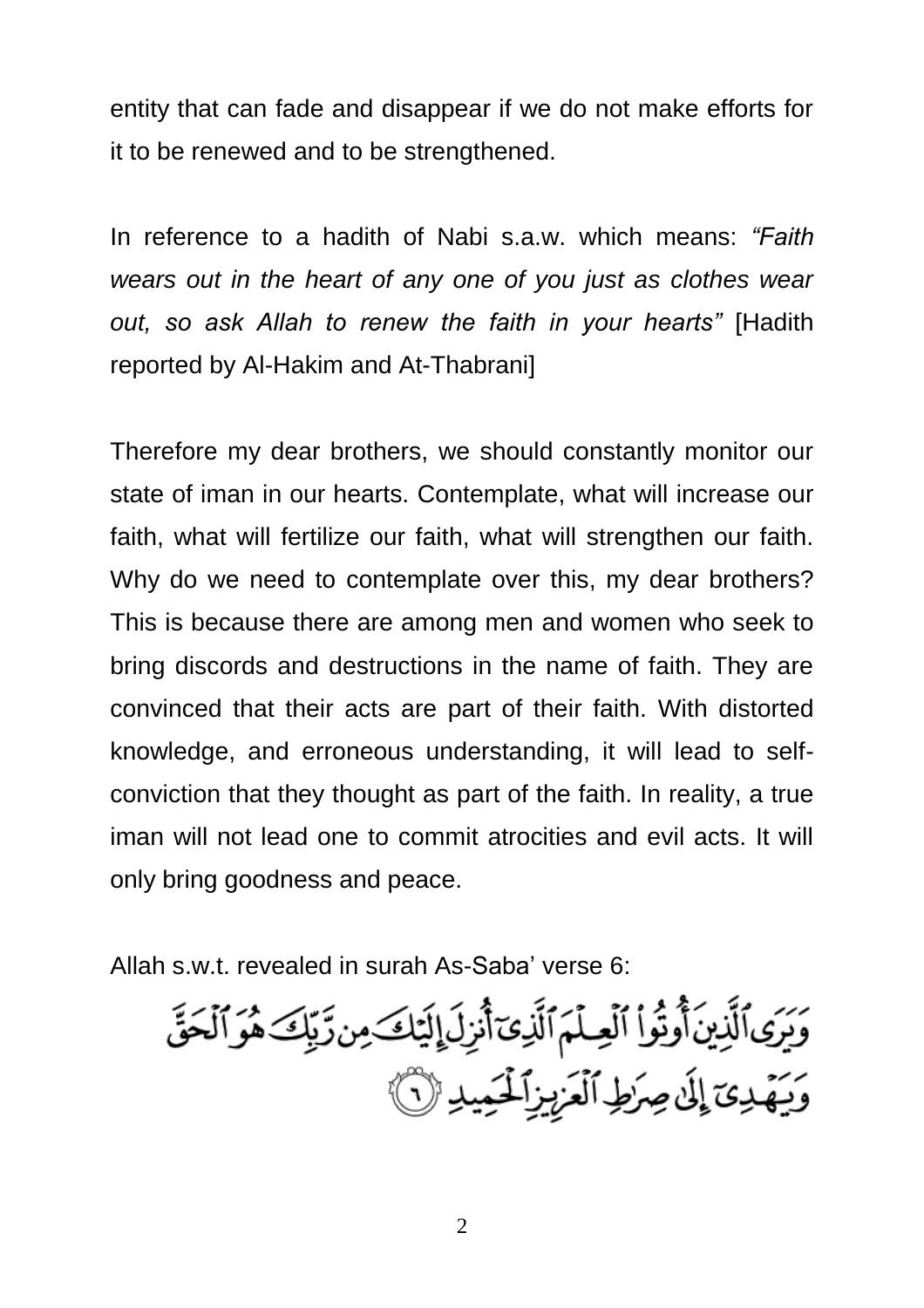Meaning: *"And those who have been given knowledge see that what is revealed to you from your Lord is the truth, and it guides to the path of the Exalted in Might, the Praiseworthy."*

Through our knowledge, we will be able to strengthen our akidah (creed) and the integrity of our iman in our hearts. Knowledge provides us the capacity to be astute and the ability to identify truth from falsehood, the clear from the indistinct. This is the role of religious knowledge. The kind of knowledge that makes our life guided and not that leads us to disarray and lost. Therefore, our *ulama* have reminded us that knowledge is essentially a religion, hence let us ponder where we study our religion.

However my dear brothers, the question is, how do we obtain such religious knowledge? The *ulama* reminded us that there are 4 main elements of knowledge, which comprise of an intelligent teacher who is competent in delivering the knowledge, books that are verified, and continued efforts (in seeking knowledge). If any one of these aspects is not given attention or are non-existent, therefore the journey towards knowledge will be corrupted. If we are careless in our process of understanding the religious teachings, the end result will be detrimental. There are times where families and couples become fragmented and constantly exchanging negative vibes as a result of different religious views. There are still various

3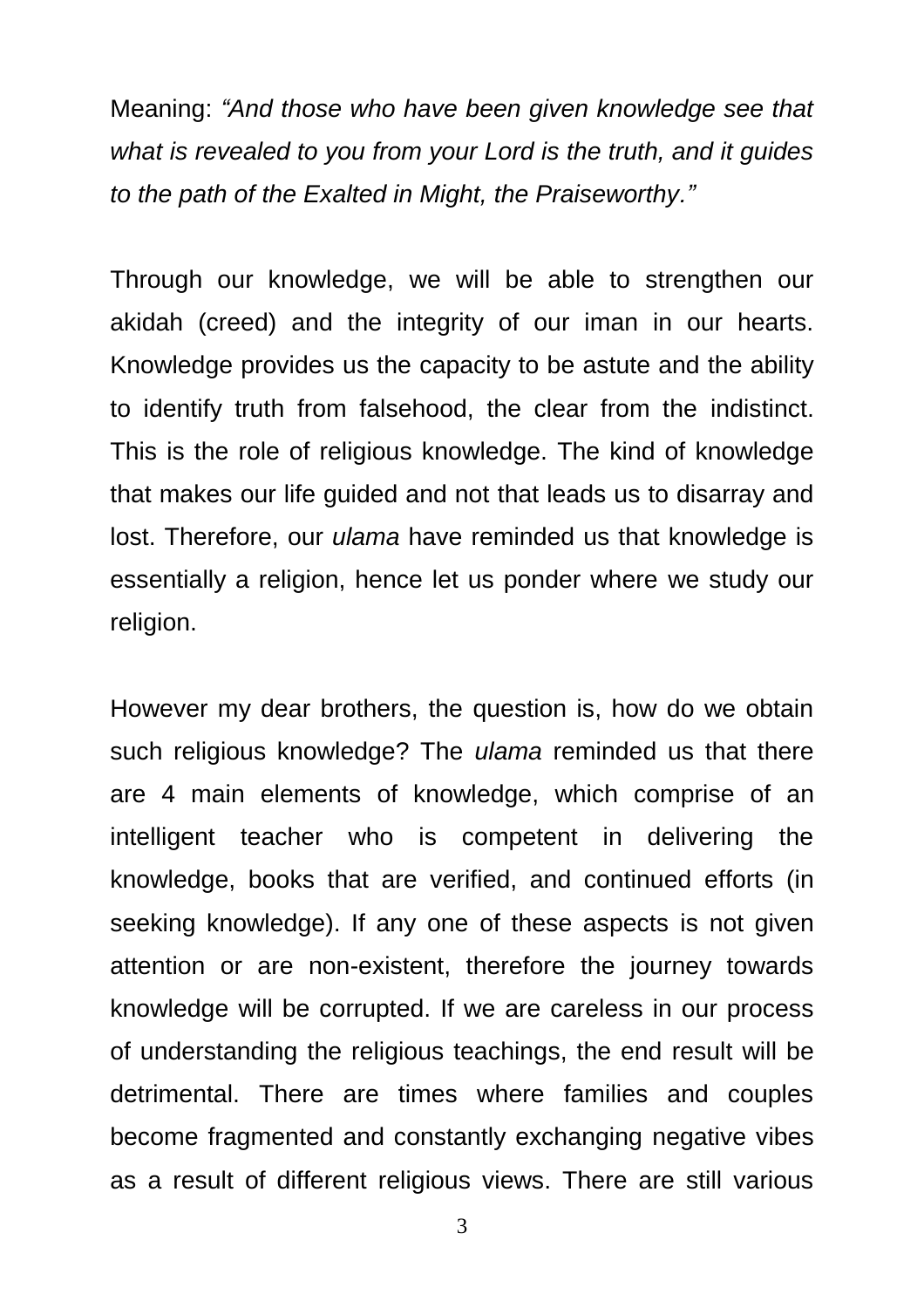types of deviant teachings that are accepted by the Muslim community. There are those who continue to believe that there are individuals who continue to receive revelation from Allah s.w.t. after the demise of Prophet Muhammad s.a.w. We have heard of those who claimed that they are the reincarnation of God. And there are also propagations of extremist teachings which focus on distorting religious texts for the purpose of terrorism. This is getting more amplified with the proliferation of borderless marketplace of information that is hard to be controlled on the internet. Therefore, groups whose aims for ultimate destructions are utilizing the internet as a platform to propagate their teachings and ideologies.

We definitely need to be resilient. Deviant teachings will always be able to garner supports. Otherwise, there will be no followers. What is their main attraction? Generally, their distorted teachings and propaganda invoke the narrative that we are indeed special and exclusive. When we start to be convinced with them, we will be in their exclusive club that can only be joined by those selected by them. Therefore, they will be more convinced that they are indeed 'the chosen one', and only they are in the right path and others are deviant and need to be fought or wiped off. Be very careful my dear brother on the danger of these teachings.

4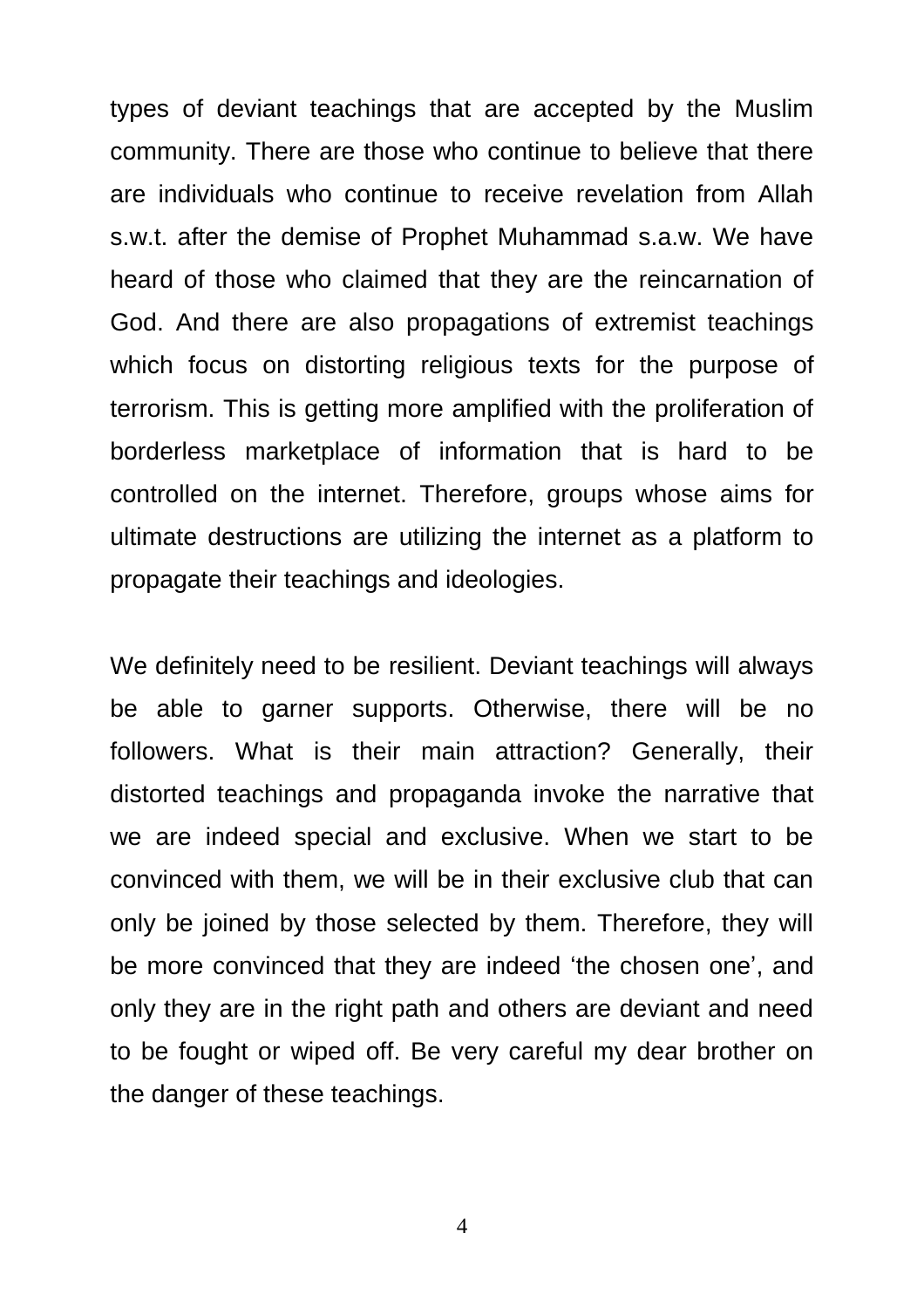Muslims have maintained the existence of unity and solidarity. This means that, as long as the doctrine or teachings are known, studied, and followed by the community collectively, hence it is a positive and guided teaching. These teachings will not make us feel more superior or better than others. Therefore, we must ensure that the knowledge that we seek is something that is accepted and practiced by the mainstream community and agreed upon by the credible *ulama*. This is in accordance with the Prophet's hadith which means, "*My ummah will not agree on an error*". [Hadith reported by Imam Ahmad and Thabrani]

Just because a person can speak publicly does not mean that they are a religious teacher who has the authority to teach/preach. Check their background beforehand. Compare their teachings with what is being taught by other recognized religious teachers. Expand and diversify our reading materials. Finally, brothers, we do not want to be like those who Allah s.w.t referred in Surah Al-Kahf verse 103-104, which means: *"Say, [O Muhammad], "Shall we [believers] inform you of the greatest losers as to [their] deeds? [They are] those whose effort is lost in worldly life, while they think that they are doing well in work".*

Let us increase our doa as taught by Prophet Muhammad s.a.w:

5